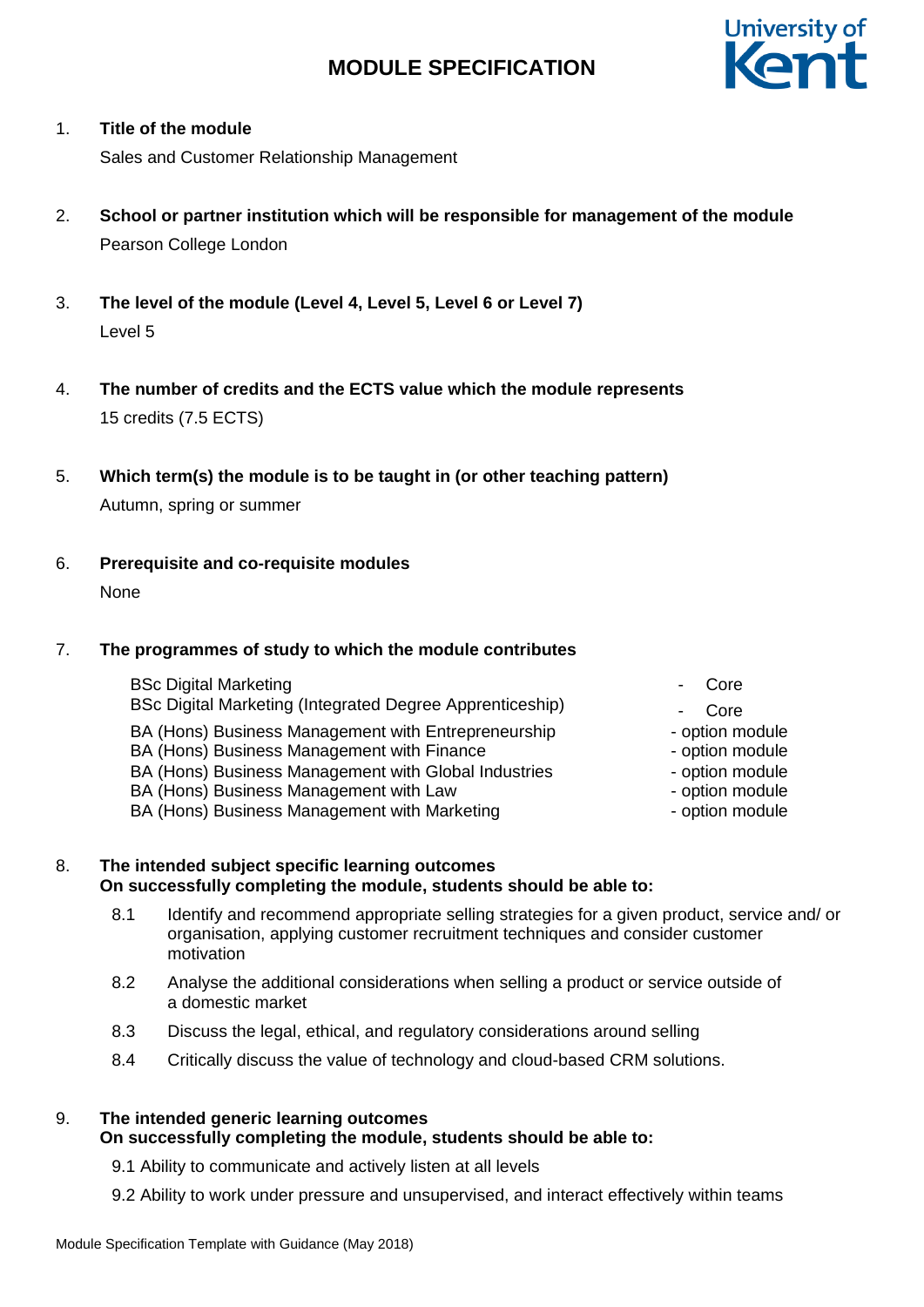

- 9.3 Consider the impact of work on others, especially where related to culture, diversity and equality
- 9.4 Demonstrate business disciplines and compliance with procedures and principles to ensure work is of high quality and fit for purpose, with high attention to detail and the ability to work to deadlines
- 9.5 Show integrity and respect for confidentiality and data security in work and personal situations
- 9.6 Be enthusiastic and have a thorough and flexible approach to work
- 9.7 Logical thinking and a creative approach to problem solving to systematically analyse and apply structured techniques to complex systems and situations.

## 10. **A synopsis of the curriculum**

This module aims to give learners a comprehensive understanding of the sales management process and contemporary techniques from both a B2C and B2B perspective. The module will particularly focus on the role and value of technological and cloud-computing based sales solutions.

Overview of curriculum:

- Development and role of selling in marketing
- The history of selling and sales strategies
- Consumer and organisational buyer behaviour
- International market selling strategies
- Legal, regulatory and ethical issues related to sales management
- Recruitment: the art of selling and selling techniques
- Key account management and relationship building
- Web-based applications in selling and sales management
- Case study of Sales Force technology
- Sales control and monitoring
- Sales forecasting and budgeting.

## 11. **Reading list (Indicative list, current at time of publication. Reading lists will be published annually)**

Bellah, B. (2015).*Sales Management for Dummies.* New Jersey, USA: John Wiley & Sons Limited.

Jobber, D. Lancaster. G. (2015) Sales and Selling Management, 10<sup>th</sup> edn. Harlow, Essex: Pearson.

Jordan, J. and Vazzana, M. (2011). *Cracking the Sales Management Code: The Secrets to Measuring and Managing Sales Performance.* New York: McGraw-Hill Education.

Lyttle, C. (2011). *The Accidental Sales Manager*. New Jersey. USA: John Wiley & Sons. The Future of Sales Performance Man07gement' [\(www.oracle.com/CRM\)](http://rd-eu.a9.com/srv/redirect/?info=ANLeLUhHO6q9vIUeM0GLDX2yAxHcUWUrrmBubkZT25VAj5vlHuX-kbPR.nq16nBdWX-FoMi8DuERbT-6oNHSIHGWjnNKww7xrBYB84JzR.roZTebeVKwi4YgcDiHwdTrcKEVGL.Kxfc1NIOoi3nJwezSgs2IDherzmwn.dAoWxNMGAKWDekzG071WH2QjDck8ax7f4gqeCvgbxWuqQnmp6giBEkjx0BEwYnczipuo07HQPK22bia6y5BuMTyDl7xbXMFGCdNStjRtHHObitFXVmbm-Durl793-PlJvzx4wivFTTve-aZ9c5lodA3KtYb0MrQF2BBtkuD1yRQEMPvzuZflTsbD8Zz5X2RGp1p1WTtytJGvAyjd7B7Y0-wZelwMl5wMYKfyt-ARlD3aqf12qifv1xJQ8nkJwC.ccxiN0BTGRZeT4RqTH-tHVbEuTYIj7XeiFCVdWu8piwSkDUgLoedesai9i4-kv2hfKwHshKwr5FRrqhes-OFQAnKSCgm2DGMG5WAfM6xQFb3kRp6D2TT6ynPHQ5TospQSSh5JUGNz5xoCi69dTJZrTvjZbxu3rXmISJUza5Bkb4PjKTVjMv7nV0jDtLRY55CAohK17s150b0EkwbMOoo9VXAts9LDMQIp8eW7zfCf1ZA117UJe9kTwI-Y77F9p0oKwYOJEZjgB7IWvbPh4V0mgoTji9sfMWEu8fMetGweM6VbM31q0bN2hZBGrfXHds3mUhyT0KPLpDVOUvwuSwHtWgSp7m0B.4hoac85vPQL0VWaFfETRh0Ts9OUUR55HGieAdfPJml5UE72GYI0VrfenX0Nu1uQNVpYGnaqHA0ti6iPs990cTzBYouQXg9qw-dKPkwV7OJTqJLUwoAJa.Hb29Iwu4LmZ.D53Asc4.LbBIZioJ2G9L14SGAV2JsigcJ0KEXy4-haZrOE4K5yLSqd3jfBShGpuorloeoXUFoiyhqc30R3Qbm9.v4DNVJHG3xMG5X7Xq7rKUu65sVldbiFdCxk4E9WR5CyQqkcWAQ&awt=1&s). Rogers, B. (2007). *Rethinking Sales Management: A Strategic Guide for Practitioners*. NewJjersey, USA: John Wiley & Sons Limited.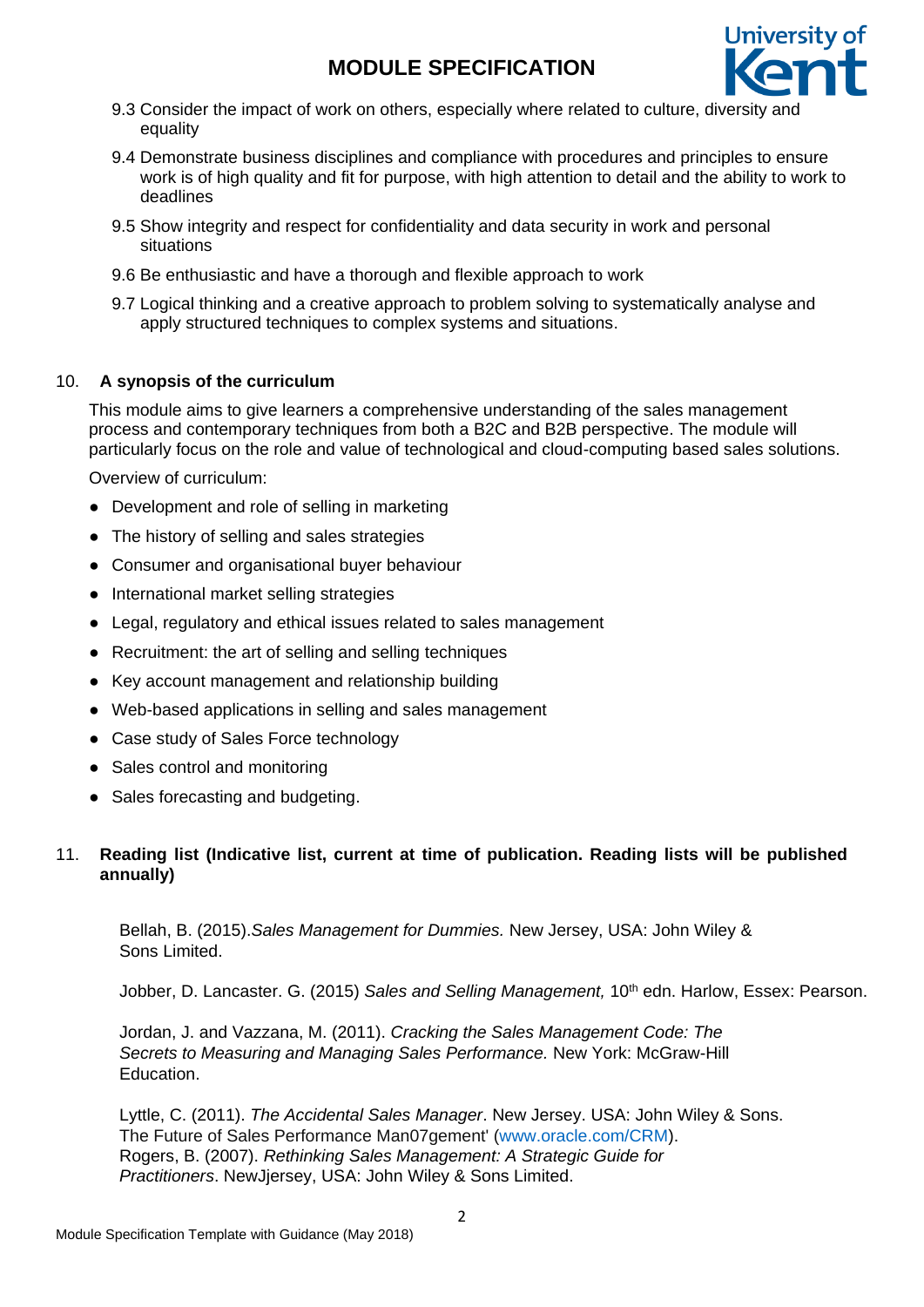

Weinberg. M. (2015).*Sales Management. Simplified. The Straight Truth about Getting Exceptional Results from Your Sales Team.* USA: Amacom.

## 12. **Learning and teaching methods**

Total contact hours: 25 Total private study hours: 125 Total module hours: 150

## 13. **Assessment methods**

13.1 Main assessment methods

10 minute group sales demonstration (50% of final grade);

10 individual live video presentation (Facebook live of equivalent) (50% of final grade)

13.2 Reassessment methods

## 14. **Map of module learning outcomes (sections 8 & 9) to learning and teaching methods (section 12) and methods of assessment (section 13)**

| <b>Module</b><br>learning<br>outcome          | 8.1 | 8.2                       | 8.3 | 8.4          | 9.1 | 9.2                     | 9.3                     | 9.4                     | 9.5                     | 9.6                     | 9.7                     |
|-----------------------------------------------|-----|---------------------------|-----|--------------|-----|-------------------------|-------------------------|-------------------------|-------------------------|-------------------------|-------------------------|
| Learning/<br>teaching<br>method               |     |                           |     |              |     |                         |                         |                         |                         |                         |                         |
| <b>Private Study</b>                          |     |                           |     |              |     |                         |                         |                         |                         |                         |                         |
| Lectures                                      | X   | X                         | X   | $\mathsf{X}$ |     |                         | X                       |                         |                         |                         |                         |
| <b>Seminars</b>                               | X   | X                         | X   | X            | X   | X                       | X                       | X                       | X                       | X                       | X                       |
| <b>Assessment</b><br>method                   |     |                           |     |              |     |                         |                         |                         |                         |                         |                         |
| Group sales<br>demonstration                  |     |                           | X   | X            | X   | x                       | X                       | X                       | X                       | X                       | X                       |
| Individual<br>sales<br>demonstration<br>video | X   | $\boldsymbol{\mathsf{X}}$ |     |              | X   | $\overline{\mathbf{x}}$ | $\overline{\mathsf{x}}$ | $\overline{\mathsf{x}}$ | $\overline{\mathsf{x}}$ | $\overline{\textsf{x}}$ | $\overline{\mathsf{x}}$ |